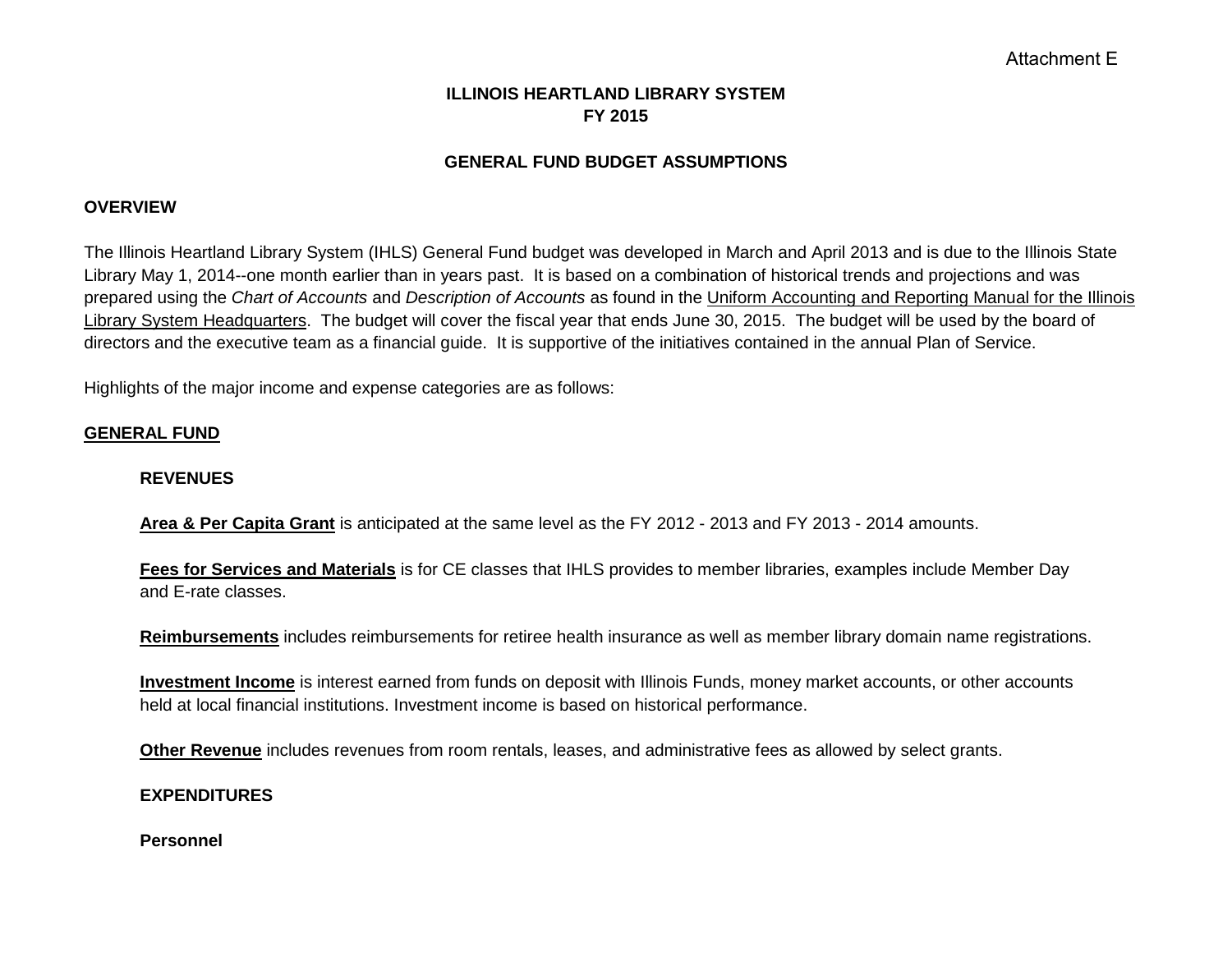**Salaries and Wages** is figured on current and anticipated staffing needs and includes a 3% increase.

**Payroll Taxes and Fringe Benefits** includes social security and medicare costs, unemployment taxes, workers' compensation insurance, IMRF (retirement), and health, dental, vision, and life insurance. Most of these items are based on a percentage of payroll dollars, except for health, dental, vision, and life insurance which is estimated on a 12% increase over FY 2013 - 2014 costs.

IMRF sets rates based on calendar year. IMRF rates for FY2015 are 21.57% for July - December, 2014, and 14.49% for January – June, 2015. It may be helpful to note the IMRF rates for FY2014 are: 25.05% for July - December, 2013 and 21.57% for January – June, 2014.

**Recruiting** is to cover drug screens, background checks, job postings, and also attending job fairs and community events to recruit new staff.

### **Building and Grounds**

This account section includes rent at the DuQuoin location as established under contract. It also includes utilities for all locations based on projected FY 2013 - 2014 usage. It includes property insurance with a 10% increase to cover any additional premiums. The increased amount over the FY 2013 - 2014 budgeted amount in Repairs and Maintenance is based on actual usage numbers for the FY 2013 - 2014 year. Custodial/Janitorial Service and Supplies is very similar to prior years and is based on actual usage. Other Building and Grounds includes trash, pest, burglar alarms, and miscellaneous expenses at current usage levels.

## **Vehicle Expenses**

The largest expense by far under this heading is fuel for delivery vehicles. The budgeted amount for fuel is lower than FY 2013 - 2014's budget amount, but is keeping in line with the FY 2013 - 2014 actual usage. It does include a 15% increased projection to help offset fuel fluctuations. Other expenses include fuel for consultants traveling to other IHLS locations and member libraries. It also includes repairs and maintenance to the fleet, auto insurance, and other expenses, such as licensing new vehicles, snow brushes, van washing, etc.

## **Travel and Continuing Education -- Staff and Board**

This category includes reimbursements for travel of board members attending board meetings, staff travel to member libraries and other locations, staff travel to conferences, registrations for continuing education classes and seminars, and meeting expenses.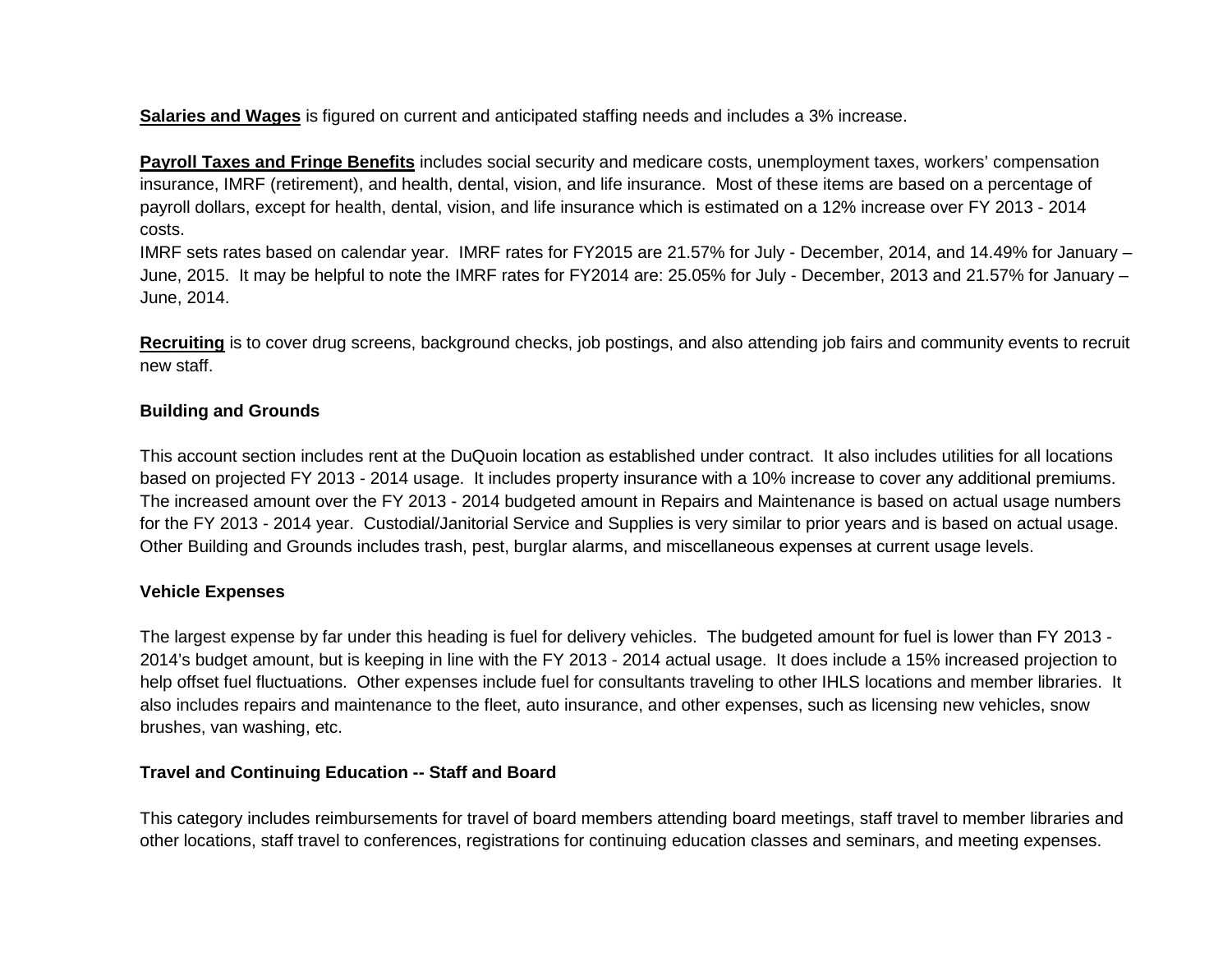There is an increase over FY 2013 - 2014 budgeted amounts, however the FY 2014 - 2015 budgeted amount accurately reflects projected actual FY 2013 - 2014 expenditures. Wellness initiatives to address traditional health concerns and create a healthy work environment with discount gym memberships, walk-a-thons, step counters, health fairs, resource day and community events for staff. Also includes parliamentary procedure training (retreat) for new board summer 2014.

### **Continuing Education and Meetings -- Other than Staff and Board**

This reflects IHLS costs to provide continuing education to IHLS member libraries through activities like Member Day. (Money collected for Member Day is shown in the Revenue line Fees for Services and Materials).

#### **Liability Insurance**

This category includes payments for the umbrella liability policy as well as officers and directors liability coverage.

## **Supplies, Postage, and Printing**

This category includes computer supplies, which is budgeted based on actual projections from FY 2013 - 2014. It also includes the purchase of new laptops for staff use and also new tablets for the delivery vehicles. General office supplies and equipment is up over FY 2013 - FY 2014 budgeted amount, and is in line with actual expenses. Postage, delivery supplies, and other miscellaneous supplies are budgeted at historical usage.

## **Telephone and Telecommunications**

Local & long distance, toll free line, fax line, conference calls, and cell phones are all budgeted based on actual projections for FY 2013 - 2014 and estimated usage for FY 2014 - 2015. Telecommunications includes charges for the MIFI's, Van GPS, ICN filtering, VTEL lease & registration, internet, and miscellaneous telecom expenses.

The Telephone and Telecommunications area of the budget is more accurate this year. Many accounts have been consolidated from previous years, and appropriate funds are being billed for their portions of the telephone lines. A change of telecommunications provider is also anticipated in the upcoming year that will further consolidate our telephone lines as well. The budget lines for these services are based on actual amounts from FY14, and the actual numbers for FY15 will be no higher than the budget numbers presented in the document.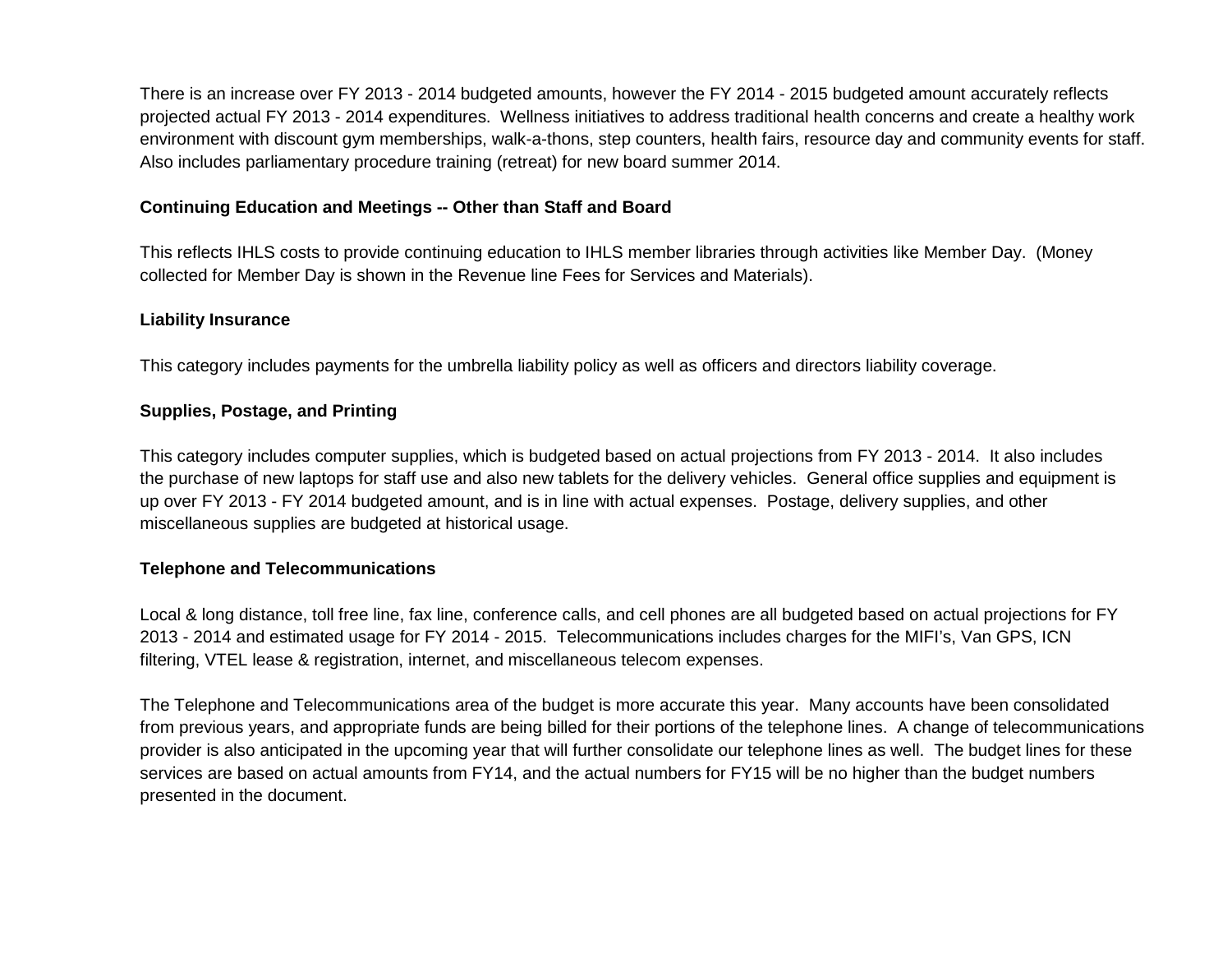## **Equipment, Rental, Repair & Maintenance**

IHLS pays contracted amounts for the copier & printer leases, as well as the generator maintenance.

### **Professional Services**

Professional services is comprised of legal, accounting, and consulting services. It is anticipated that IHLS will continue to need ongoing legal counsel for real estate, board and personnel matters. Accounting services include the annual audit as well as accounting consultants for software and procedural guidance. Consulting on the long-range plan is also included.

#### **Contractual Services**

Contractual services include information service costs, such as LogMeIn, WebEx, Lynda.com training, and others. Contractual agreements with other systems is for RAILS to provide CE to our members (there is a corresponding revenue in the Fees for Services and Materials line). Outside printing includes hats and shirts printed for delivery drivers. Other contractual services include domain registrations (member library domains are reimbursed and accounted for in the Reimbursements revenue line), it also covers Survey Monkey costs.

#### **Professional Association Membership Dues**

Dues for professional association memberships are included for the Human Resources Coordinator and the Chief Financial Officer to maintain connected to their fields. Also included is an organizational membership with Illinois Library Association which is a requirement to participate in the Fund for Illinois Libraries for purposes of additional grant applications requiring 501 (c) 3 tax status.

#### **Miscellaneous**

This account includes payments for bank charges, printed checks, official functions, lost books by IHLS, and other miscellaneous expenditures not included in any other category. The budgeted amount is less than the FY 2013 - 2014 budgeted amount, however is in line with projected actual expenses for FY 2013 - 2014.

## **Capital Outlays (Greater than \$5,000/item)**

**Computer Hardware and Software**